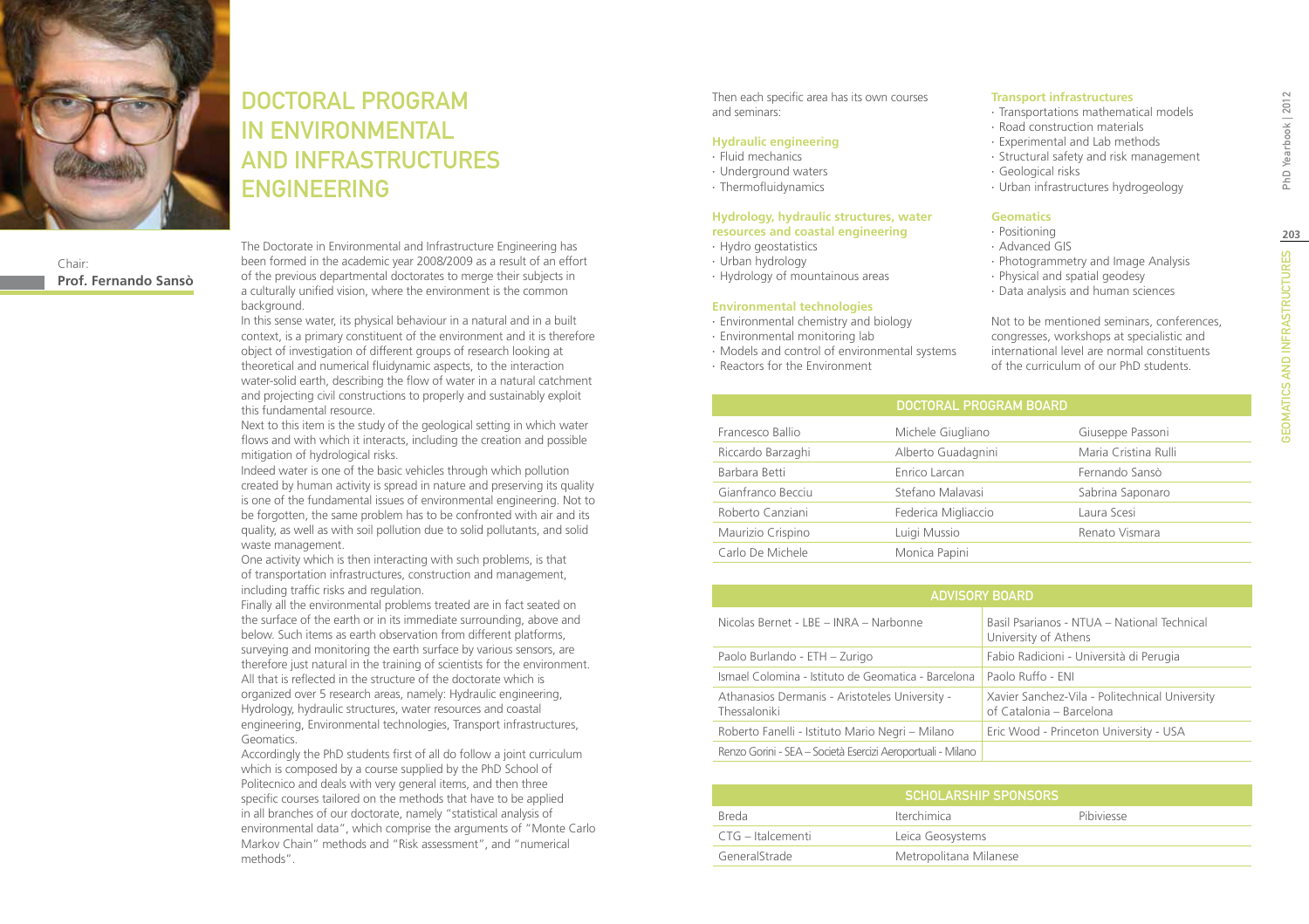# **INVESTIG<br>AND SED<br>SHALLOV<br>Erica Camnasio** INVESTIGATION OF FLOW PATTERNS AND SEDIMENTATION IN RECTANGU SHALLOW RESERVOIRS

This thesis deals with the classification of the different types of flow patterns that can develop in a rectangular shallow reservoir. After a bibliographic research, with the aim to get knowledge on the state of the art on the subject, the first part of the work has been an experimental activity carried out in the Laboratory of Hydraulic Construction at the Ecole Polytechnique Fédérale de Lausanne. From this research, a wide overview has been obtained on the types of flow patterns that can develop in different reservoir configurations modify the flow pattern. depending on reservoir geometry, at fixed hydraulic conditions. In particular, two non-dimensional geometric parameters have been chosen to identify reservoir geometry, the expansion ratio and the lengthto-width ratio. The different types of flow patterns as a function of reservoir geometry, found through the experiments, are represented in Figure 1.

The interest in the investigation of flow patterns types is generated by the strong influence that the fluid-dynamic of the reservoir exerts on the sedimentation processes inside the reservoir. The idea is that, if we better know the fluiddynamics of the reservoir, then we could also manage in a more effective and efficient way

the sediments deposits in the reservoir. So, as far as concerns sediments, experiments were also carried out in order to observe at laboratory scale the influence that the velocity field exerts on sediments deposition of suspended solids entering in the reservoir.

In particular, the influence of an asymmetric location of the inlet and outlet channel on the trapping efficiency of the reservoir has been studied and it has been shown that the presence of sediments in the flow is able in some case to Then, a numerical activity has been carried out in collaboration with Liège University, with the aim to have a numerical model able to reproduce the velocity fields experimentally found. The experimental data previously collected have been the basis to validate the numerical model WOLF2D, which revealed to be able to reproduce in a quite accurate way and in numerous reservoir configuration, the experimental results.

So, thanks to the validated numerical model, it has been possible to test new reservoir configurations, changing the boundary conditions of the problem. In particular not only the geometry of the reservoir could be easily modified, but also the hydraulic condition

were varied, in order to extend the classification of the developing flow patterns not only as a function of reservoir geometry but also on the basis of the hydraulic conditions of the system, reaching a more complete view of the phenomenon.

The change of the hydraulic conditions opens a wide range of possible combinations of the non-dimensional hydraulic parameters of the system (mainly the Reynolds and Froude numbers), which could lead to different types of flow patterns and to a future flow patterns classification not only based on the geometry of the reservoir but also as a function of the hydraulics of the reservoir. For the moment, the change of the inlet Froude number, that is to say the Froude number of the inlet channel, has shown the existence of a new type of flow pattern, not registered in the previous experiments object of this thesis: it is the meandering flow, whose characteristics have been partially investigated in this thesis by numerical simulations: in particular, the oscillation frequency of the meandering jet has been calculated, and a relationship has been found between the Froude number and the Strouhal number characteristic of the phenomenon. The aim is, in



**1. Classification of the different types of flow patterns as a function of the length-to-width ratio L/B and of the expansion ratio B/b of the reservoir.**

future, to collect quantitative experimental data in order to confirm the numerical model results, even if the existence of this type of flow pattern has been already assessed also from the experimental point of view.

The numerical model WOLF2D has been also endowed with a suspended sediments transport module, by which the deposition process of suspended load can be modelled; the aim is to reproduce the sediments deposits thickness and the global trapping efficiency of the reservoirs configurations experimentally tested, in order to develop a suspended sediment transport model available

to simulate other reservoir configurations, changing sediments characteristics or hydraulics parameters, and evaluating their influence on the sedimentation processes.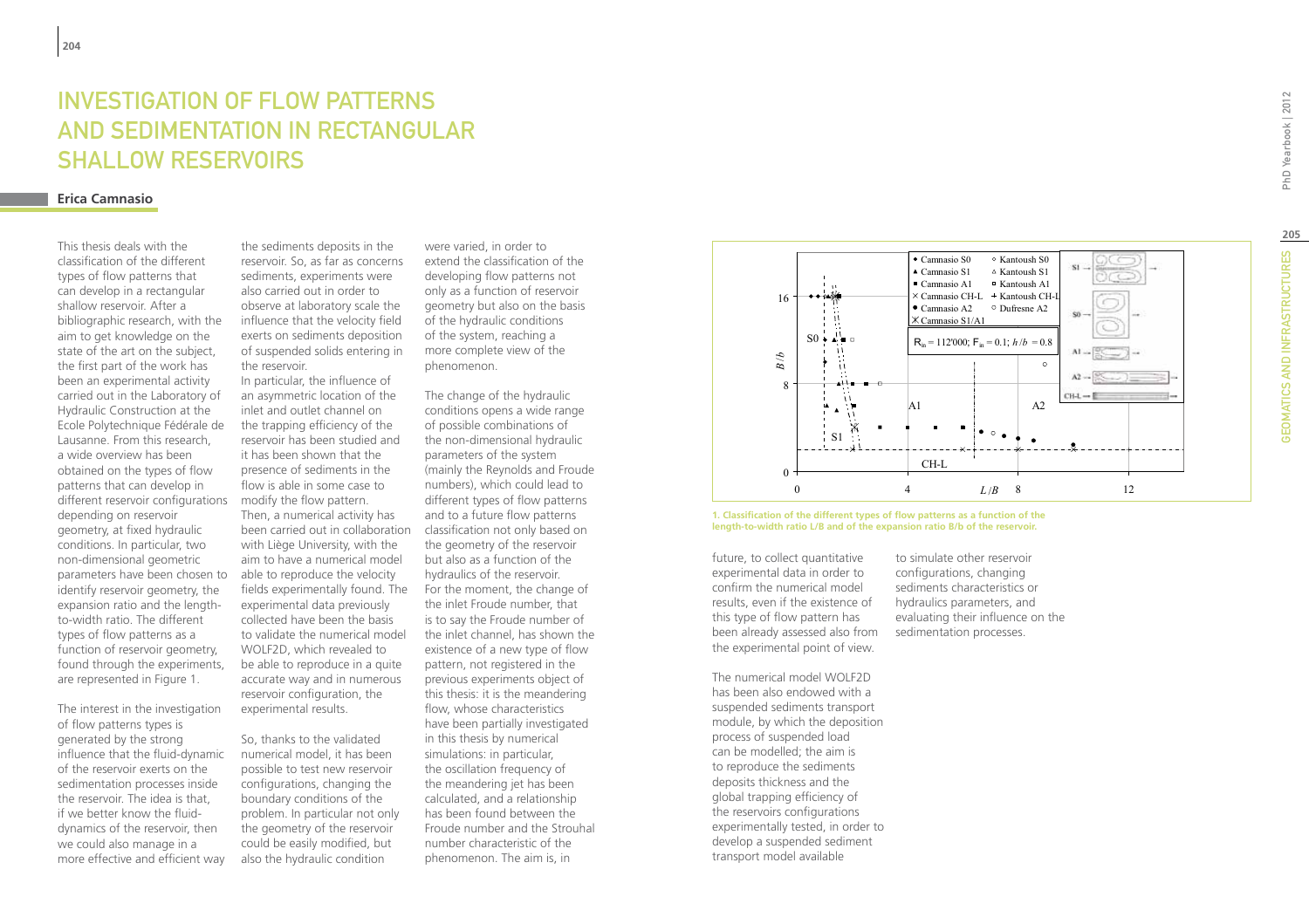# **FARTH SURFACE DEFORMATION AND FI EVATION** fields from different observation techniques: validation and fusion problems

### **Maddalena Gilardoni**

The validation of novel Earth observations from satellite borne sensors is an actual and important issue for the scientific community. The exploitation of the large amount of data coming from space requires their accuracy assessment by comparison with well consolidated satellite or ground based techniques. This is the case of the SAR products, different either for the kind of sensors used or for the mission characteristics or for the kind of data and data processing. This thesis collects the results

obtained in the framework of two different projects both funded by the Italian Space Agency in tackling the above problem. In the first case data come from the ENVISAT satellite mission, and the products under analysis are InSAR time series of deformations, in the second case were therefore adopted and data come from the COSMO-SkyMed satellite mission and the products are radargrammetry digital surface models, DSMs. The focus of the work is on comparison strategies rather than on the validation results themselves. In order to make different observations of a same phenomenon comparable, they have to be transformed, very often predicted in space and time, thus introducing errors. Of course it is possible to design validation campaigns in such a

a subsequent data manipulation (for instance making reference observations in the same place and simultaneously with respect to those under evaluation) but very often already existent datasets are used and the way to data handling is described. compare them is to be defined. A general formulation of the problem would be that of finding that transformation which minimize those errors. This approach was initially pursued by giving a stochastic interpretation to the observations and invoking as optimality principle that of minimizing the variance of prediction errors. The solution found however requires an observations behaviour that is not obeyed in the actual world unless some data pre-processing is applied. Different ad hoc solutions a-posteriori compared. The question is still open, but some key elements have been pointed out. This dissertation reflects in

part the way we approached the problem: a general introduction is given on stochastic fields modelling as well as on collocation and kriging prediction techniques and a general optimal validation procedure is presented. Then the two real cases we dealt with within MORFEO and COSMO-

way to avoid as much as possible SkyMed are presented, each in a different part of the manuscript. After recalling the techniques used in the former case to monitor landslide deformations and in the latter to produce digital surface models, the The strategies adopted are then introduced and compared by using a reference DSM as benchmark. Finally the results are reported both in terms of the evaluating strategies and in terms of validation results.

> More precisely, within the ASI MORFEO project the main goal was to find a procedure to validate deformation time series obtained using two DInSAR algorithms (SBAS developed by the IREA of Naples and SPINUA developed by Politecnico of Bari). The validation was done making a local comparison of LOS deformation values and LOS deformation velocities between SBAS and SPINUA time series themselves and between an independent time series derived from GPS observations on the landslide of Ivancich (Assisi, central Italy). This study area was selected because already monitored by SAR and GPS from several years. The comparison was performed at a local level since the deformation field irregularity make the spatial-temporal prediction error so high to

compromise the result of the validation itself. More precisely, the deformation velocity of each GPS point was compared with the velocity of the three nearest SAR permanent scatterers and the cross-comparison between SBAS and SPINUA was done per areas of homogeneous deformation behaviour, testing the equality between the mean deformation velocities of the two datasets.

One of the limit of the comparison procedure is in the GPS dataset used as truth: it revealed to have a too poor accuracy for the validation purpose.

It would be necessary to: select GPS stations in areas with high density of permanent scatterers and recognized to be zones of homogeneous deformation behaviour (GPS permanent stations would be preferable), locate SAR corner reflectors near those found in literature. GPS stations to avoid additional interpolation errors, make more measurement campaigns and with measurement sessions longer than 24 hours in order to tested. obtain very accurate coordinate estimate (few millimeters). Regarding SPINUA and SBAS cross-comparison, statistical tests on mean velocities in areas with homogeneous behaviour show that the two algorithms, when applied to the same image merge the point-wise ASTER dataset and after a planimetric bias correction see a statistically equal deformation movement.

To what concern height fields, namely the COSMO-SkyMed project, the purpose was to find a methodology to validate and merge together different DSMs of comparable accuracy; the work was performed on a

test area located near the city of Como on ASTER and SRTM height models, used as test fields, in view to be applied to COSMO-SkyMed products initially not available to the project.

The validation was performed in two ways always on the grid of the DSM under analysis: an internal validation permits to identify and remove outliers on the base of their statistical behaviour with respect to their neighbours; both the model resulted to have a very low percentage of outliers (lower then 1%). After that, an external validation procedure was defined; it consists in a proper comparison with a higher precision DSM taken as reference, in this case it has been considered a LiDAR DSM. The estimated accuracies of ASTER and SRTM agreed with After that, different methodologies for merging different DSMs, with comparable accuracy and resolution, were In particular, a generalized

collocation procedure to make predictions of the height field or of its linear functional from different functionals of the field itself was implemented. This technique was applied to DSM with 30m resolution and the average SRTM DSM with 90m resolution either to produce an average DSM on the SRTM grid or a point-wise DSM on the ASTER grid. The final DSM is as or more accurate than the original one. However this strategy is strongly penalized by the empirical estimation of the covariance

function as well as by data managing problems. One has always to select areas with a homogeneous behaviour, to be treated separately. This choice is quite arbitrary and heavy. Merging strategies based on morphology dependent weighted average between height values referred to a same grid were finally adopted, as they prove to be more efficient than weighted average based on global constant weights. Once the products of COSMO-SkyMed were made available within the project, the procedure to validate and merge different datasets were partially applied to create a DSM starting from sparse point coordinates, computed applying radargrammetry to ascending and descending COSMO-SkyMed stereo-pairs in two test areas near the city of Como (northern Italy). The results showed that applying the radargrammetric approach to COSMO SkyMed Spotlight images is worthy; DSMs with an accuracy of about 7-8m with a resolution of 5m x 5m can be obtained. These DSMs could be used to improve and detail the SRTM DSM, freely available all over the world; to this aim the developed generalized collocation technique could represent a useful tool.

**207**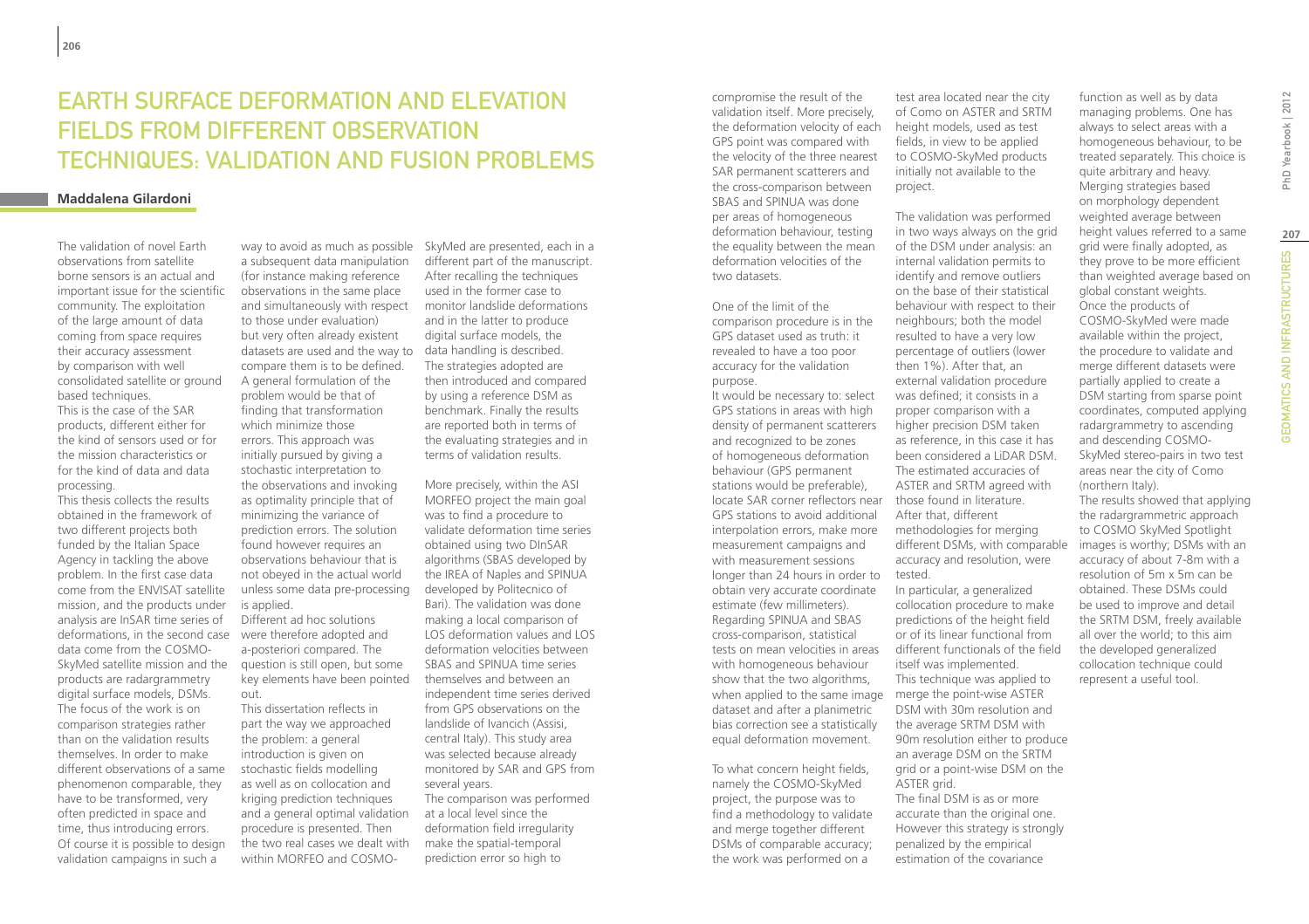# LIFE CYCLE ANALYS<br>TREATMENTS ON R(<br>PERFORMANCE, AN<br><sup>Filippo Giustozzi</sup> IS OF PREVENTIVE M TREATMENTS ON ROAD PAVEMENTS: COSTS, PERFORMANCE, AND ENVIRONMENTAL IMPACTS

The research aimed to investigate different techniques for maintaining pavement assets. Several maintenance treatments were presented and analyzed according to three main features: cost, performance or effectiveness of the treatment, environmental impact. In addition, the evaluation of maintenance techniques was extended over the service life of the pavement generating an assessment of different maintenance and rehabilitation (M&R) strategies. Several M&R strategies were therefore analyzed according to the three perspectives highlighted above. This comprehensive approach might consequently be useful for road authorities and municipalities in order to more accurately set a M&R plan, or strategy, over the long term. Budget allocation will result to be more efficient, pavement conditions over the service life of the pavement will preserve higher performance, and the environmental impacts related to road maintenance will be consistently reduced. Since uncertainty and variability are often associated to some of the parameters involved, several sensitivity analyses were therefore conducted to better understand results. Beyond costs and performance assessment, evaluated through

experimental pavement sections

analysis in the United States, the research was particularly focused on the environmental impacts related to road maintenance and rehabilitation. Indeed, although a significant number of environmental protection measures concerning industrial products and processes have emerged over the past few years, similar procedures have only just started to appear in road construction and related practices. There is a need for understanding what a "sustainable pavement" would entail in terms of greenhouse gas emissions and energy consumption. Since environmental impact assessment of major projects is becoming mandatory in many countries, various studies are attempting to evaluate environmental impacts of different pavement materials, technologies, or processes over a road's life cycle. To support these efforts, there is a need to measure and describe different aspects of sustainability related to pavements. Assessing the carbon footprint of a product or a project, that is, computing the total

amount of pollutants involved and converting them into an equivalent quantity of carbon dioxide, is gaining interests throughout the community. "Low carbon", "green", "recycled", and "sustainable"

items are often promoted by the media and reducing the amount of pollutants emitted in the atmosphere is becoming a common goal. New environmental certification approaches have been developed during the last decade to certify companies, buildings and products. Moreover, road infrastructures are largely spread and account for a major part of land use. Huge amounts of materials, mainly non-renewable or high impact resources (virgin aggregates, bitumen, concrete, polymers, etc.), are consumed every year for construction, maintenance and rehabilitation activities on roads. Finding the way towards a low carbon road pavement over its life cycle represents a great opportunity to reduce greenhouse gasses emissions worldwide and ensure sustainability in infrastructure. Moreover, reducing material consumption through the implementation of recycling practices reflects another useful way to reach the goal previously stated.

Although computing impacts and emissions due to road activities is a step in the right direction, the environmental assessment cannot represent a stand-alone evaluation of a road project or material. It should always be linked together with the performance and the costs

of the infrastructure over the life cycle. A potentially environment friendly strategy, in fact, may not be the best performing strategy and could therefore lead to continuous maintenance and rehabilitation interventions, therefore wasting funds and increasing user delays. Consequently, three aspects (cost, performance, and environment) were included in the present research in order to assist road authorities and municipalities in enhancing the management of their resources.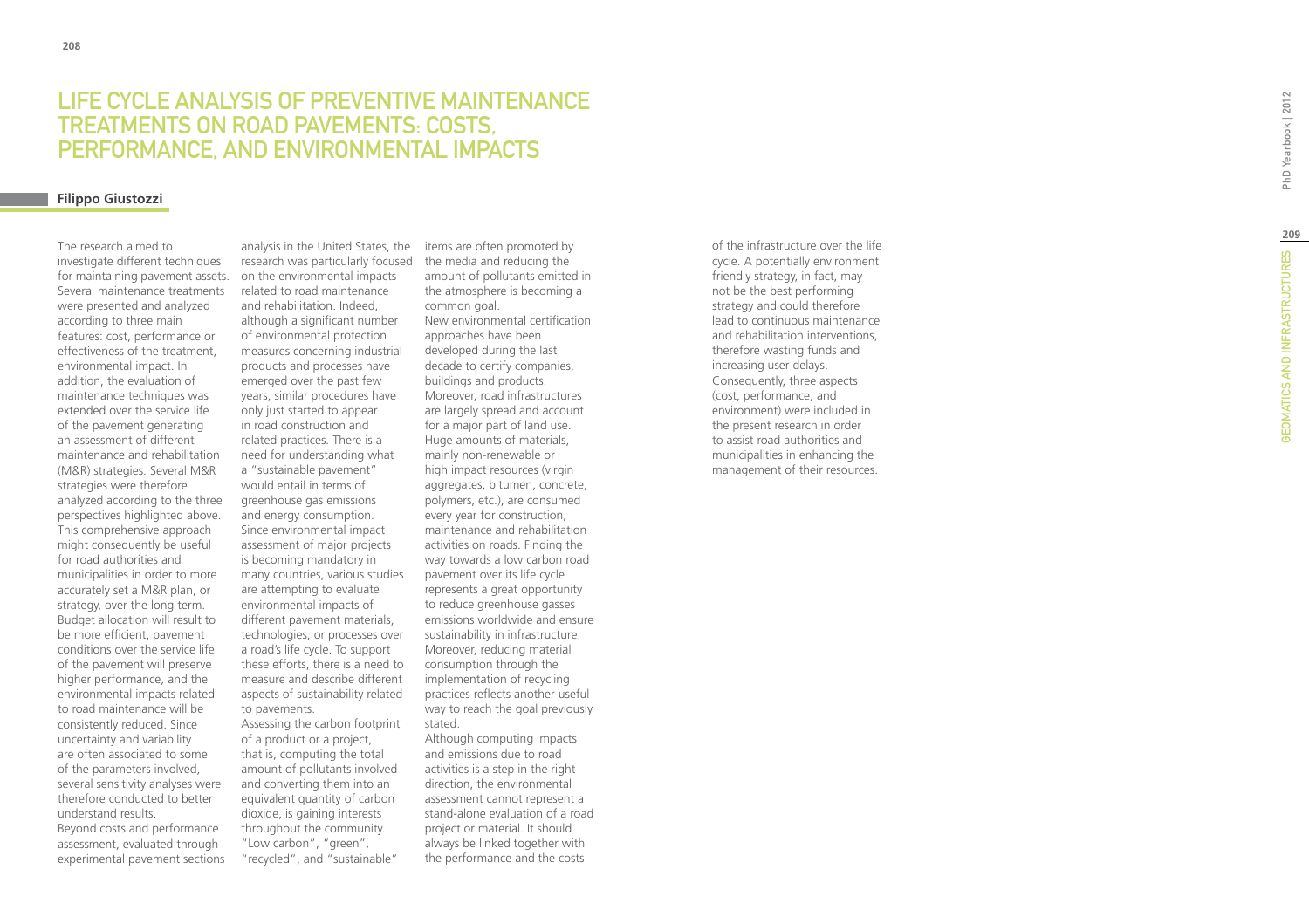### **VAI IDATION AND FUSION** of Digital Surface Models

### **Sara Lucca**

In the latest years, acquisition and manipulation techniques for Digital Surface and Terrain Models (DSMs and DTMs) are improving rapidly, allowing the production of data with high resolution and accuracy; on the other hand the development of new sensors allowed the survey of wide portion of the Earth surface, providing free products such as the SRTM DSM and the ASTER global DEM. Once a dataset of ground point coordinates is available it is necessary to interpolate it to generate a continuous DEM surface; the point-wise dataset can be obtained from different data or surveying systems, such as cartography, photogrammetry, airborne LiDAR, SAR interferometry and radargrammetry. Depending on the acquisition source the DEM may have different characteristics; in particular they can have various spatial resolutions and vertical precisions: for example DEMs from LiDAR or photogrammetric surveys are more dense and more accurate than DEM from SAR technologies or global DEMs. The availability, on the same area, of different kind of models gives the possibility to combine different information to obtain more reliable models or to improve an existing one. However, it is advisable, before attempting to merge different

information, to validate the models, that is to assess their accuracy; this step is necessary to know how much a model is reliable, and afterwards the precision of the model can be used as a weight in the merging procedure.

This thesis addressed to all these topics, dealing with DEM creation and validation. All the models under analysis covered an area around Como (Italy); the availability of data created with different techniques and characterized by different resolutions and accuracies permitted to set up and test various fusion procedures. To validate the DEMs in the area two procedures were carried on in sequence: at first, each model was internally validated and its outliers were removed, then they were compared to a model representing the ground truth to assess their accuracies. The ground truth was represented by a DSM obtained from a LiDAR survey; a raw LiDAR dataset, available in the area, was filtered be within the nominal accuracy with different software (TerraScan and GRASS GIS) to produce a high resolution DSM and DTM. The internal validation step was carried on by using two algorithms developed for the GRASS GIS software (r.outledetect, r.outldetopt) in an adaptive approach; this step was useful to detect and remove possible outliers.

Furthermore, before attempting the fusion step, a two ways ANOVA (ANalysis Of VAriance) was performed on the models to evaluate dependencies on the slope gradient and aspect; in all the tests dependencies on the terrain morphologies were detected; their origin may be found in the survey geometry applied.

In conclusion, the validation and the ANOVA procedures revealed to be useful tools in the data analysis and can be easily applied to different digital models; moreover they provide useful information also for the subsequent fusion step (e.g. the accuracies of the ANOVA classes). The validation step, in general, is necessary before attempting the data merging, mainly because knowing the accuracies of the models to be merged it is possible to choose the optimum fusion approach.

Once validated, that is, once the actual accuracies of the models are determined and proved to range, it is possible to merge the information provided by different models.

In the thesis two main fusion strategies were proposed: the former consisted in a weighted average fusion tested with different weights, assuming either the accuracy of the model to be homogeneous or different accuracies of the

model according to the terrain morphology. Those accuracies were estimated in different areas, previously classified according to their slope gradient and aspect. The latter procedure was based on the stochastic collocation prediction method tested in areas SRTM does not add significant with different morphologies. The whole procedure was at first tuned on to the SRTM and ASTER DSMs; once established, it was applied to radargrammetric data to assess which strategy is the most advisable to generate a unique DSM from a couple of dataset, one from ascending orbits and the other from descending ones

Concerning the fusion step involving the SRTM and ASTER DSMs, two main methods were applied: a weighted average to improve the SRTM grid and a collocation approach to improve the ASTER one. The choice between the two different methods was driven by the different data characteristics of the two DSMs.

The former approach, consisting in the weighted average fusion on the SRTM grid generated models more accurate than the SRTM DSM; the latter one, based couples of COSMO Spotlight on the use of the stochastic collocation method to predict the final DSM on the ASTER grid. did not provide as good results as expected: the implemented algorithm is time consuming and the covariance model strongly depends on the region morphology and so does the collocation prediction. The analysis was performed in six regions characterized by a specific morphology (hill, mountain and plain areas); the results pointed out that the application of this merging method is not worthy for all the

dataset: in the mountain areas the SRTM accuracy is lower than the ASTER one, so the merged product is worse than the original one; in the hill areas the accuracies of the original DSMs are comparable, so the information to the ASTER and the merged DSM has similar accuracy of the ASTER original model. The unique areas in which the fusion may represent an improvement with respect to the original ASTER DSM is the plain one: in correspondence with this morphology the SRTM DSM has a greater accuracy than the ASTER one, so it can provide additional information. In conclusion the fusion on the ASTER grid is not advisable since improvements are possible only in areas where the SRTM accuracy is greater than the ASTER one. Because of the results obtained in the SRTM-ASTER fusion approaches, on the radargrammetric data only the weighted average approach was tested. Concerning the radargrammetric data, as already pointed out, two images in zero Doppler/slant

range projection (two from ascending orbits and two from descending ones) were available in the area of Como under analysis; the data from the COSMO-SkyMed were too few to apply an interferometric analysis, but they were suitable for a radargrammetric one. The images were processed at La Sapienza University of Rome: the images were at first oriented and then the image matching step was applied to search for homologous points; in the end in two test region two datasets

of points, that were then interpolated to generate the DSMs, were obtained. In this case, the models had the same characteristics and there was the need to find the best method to merge data from ascending and descending orbits. Different approaches were tried, before and after the point-wise dataset interpolations. The best accuracies were obtained with the weighted average fusion of the interpolated models; since the use of the accuracies obtained from the LiDAR DSM comparison and the use of the ones from the ANOVA analysis provides similar results, the best choice is the former one, also because it is easier to implement than the ANOVA based one. In case more accurate models (such as the LiDAR one) are not available, the best merging method consists in the fusion of the point-wise dataset and their interpolation: this approach mitigates the possible errors coming from the ascending or from the descending point dataset.

All in all, the obtained results confirm that the processing chain proposed in this thesis for the DSM validation and fusion can be successfully applied to different types of data, with the obvious recommendation of choosing the proper analysis method according to the specific data characteristics.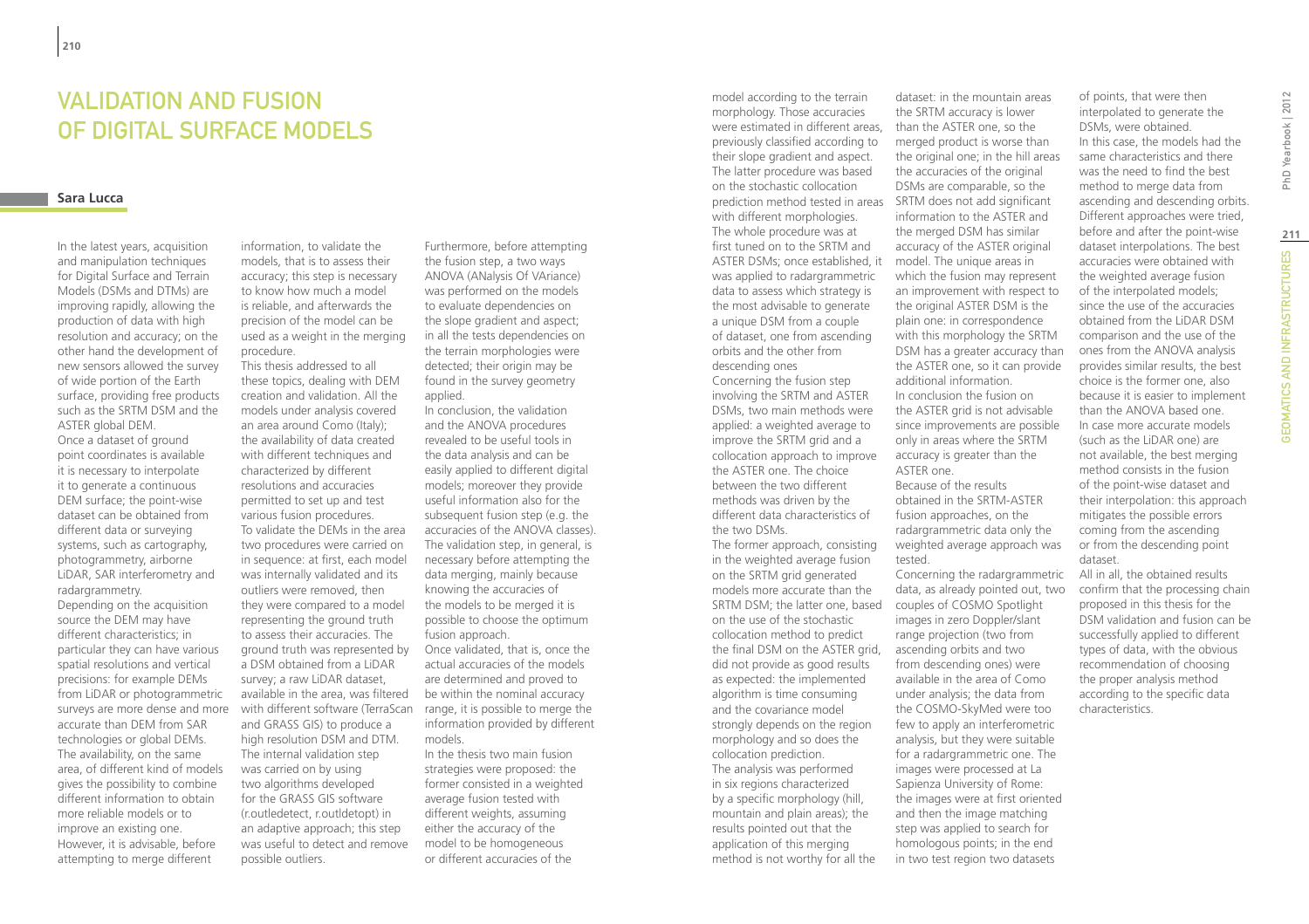# Airborne Remote Sensing for land-use and mineral mapping of large area surveys

### **Pieralberto Maianti**

Among the many ways Earth Remote Sensing methodologies can be categorized, one of the most common distinguishes between airborne sensors and satellite-borne sensors. Their characteristics and use (Tab. 1) are so different and peculiar that, in some way, they almost can be considered complementary: the airborne sensors are generally used for selected hyperspectral analysis on limited areas (few km2 ), while satellite sensors are recommended for synoptic vision of large area phenomena (hundreds of km<sup>2</sup>). Data preprocessing operations for these two applications are quite simple and consolidated, and quickly provide images suitable for mapping and classification. Remote Sensing applications like mineral mapping or land cover classification on large areas sometimes require that both spectral and spatial resolution be high, which is a condition that automatically excludes the use of satellite sensors. The only option is to design a hybrid methodology, like extending a hyperspectral airborne flight over a large area, but this choice entails new complex data management and processing issues that don't show up in the standard cases. The first issue is related to the geometric distortions of airborne images, which effect is amplified when the ground strips are mosaicked. The second issue concerns long time acquisitions, which imply

a strong variation in illumination and weather/atmosphere conditions. The third issue is the presence in the images of Bidirectional Reflectance Distribution Function, an effect of the narrow field of view characterizing

airborne sensors. The fourth issue is retrieving the synoptic view of a large area from a set of separated ground strips acquired at different time, flight altitudes and sun-surface-sensor geometry. The fifth and last issue regards storage and management of considerable amounts of data, which for hyperspectral images may reach tens of Gigabytes. The available hyperspectral images were acquired with MIVIS, an

airborne hyperspectral sensor, on two different areas and seasons: one dataset is characterized by anthropized/vegetated land cover and was acquired in a late summer morning, while the second consists in a large desert area flown during a winter morning. For both study areas some field data were available for atmospheric correction (in anthropized/vegetated dataset) and accuracy assessment (in desert dataset). The hyperspectral images, characterized by the aforementioned management and processing

issues, were preprocessed in two ways: at first using standard procedures (radiometric calibration, georeference, spectral resampling and atmospheric correction), and then adding unconventional operations (mosaicking, geometric correction and BRDF correction). Afterwards, different classification algorithms (Spectral Angle Mapper, Binary Encoding, Spectral Information Divergence and Maximum Likelihood) were applied to map the territories and then evaluate a-posteriori which is the contribution brought by the standard and the unconventional operations.

The aim of the thesis is to evaluate if the preprocessing operations applied on standard airborne datasets are appropriate also for unconventional ones, or if further procedures have to be taken into account in order to obtain suitable images for land cover and mineralogical mapping. On the anthropized/vegetated dataset this contribution was evaluated through

|                                        | <b>SATELLITE-</b><br><b>BORNE</b> | <b>AIRBORNE</b> |
|----------------------------------------|-----------------------------------|-----------------|
| <b>FIELD OF VIEW</b>                   | synoptic                          | detailed        |
| <b>COST</b>                            | low                               | high            |
| <b>ACQUISITION</b><br><b>FREQUENCY</b> | high                              | low             |
| <b>ACQUISITION</b><br><b>PLANNING</b>  | fixed                             | customizable    |
| SPECTRAL/SPATIAL<br><b>RESOLUTION</b>  | conflictive                       | concurrent      |
| <b>MANAGEMENT</b><br><b>COMPLEXITY</b> | low                               | high            |

**Table 1. Characteristics of satellite and airborne sensors' images.**



**1. Raw data and classification on anthropized/vegetated dataset.**



#### **2. Raw data and classification on desert dataset.**

a subjective photo interpretation of the produced maps, while on desert dataset an accuracy analysis has been carried out to allow a comparison with a satellite's standard application on large area as well.

Two hyperspectral datasets were acquired using MIVIS sensor flights above two different environments; these data were then exploited to assess whether the standard airborne images' preprocessing is adequate or not to prepare suitable images for classification. Results on anthropized/ vegetated and desert sites (Fig. 1; Fig. 2) proved that the standard preprocessing methodologies are inadequate for the management of unconventional datasets. If further operations are not taken into account, the classification results on large areas are unacceptable in terms of spatial/ spectral coherence among runs and synoptic vision.

In order to compensate these

problems, ad-hoc preprocessing procedures have been designed and applied to the single strips and the composed dataset:

- ∙ image mosaicking to retrieve the synoptic vision;
- ∙ further geometric correction to enhance the spatial coherence of the mosaic;
- ∙ spectral resampling to select the most significant spectral channels for classification;
- ∙ BRDF effect balancing.

If this type of preprocessing is applied, large areas Remote Sensing using an airborne hyperspectral sensor is possible.

Furthermore the classification map produced with an unconventional dataset is more accurate than one obtained using a standard large area monitoring method like Landsat-7 satellite image mapping. In conclusion, the correct preprocessing of unconventional

airborne datasets has to take into account two main problems derived from the use of airborne sensors which regard:

- ∙ georeference/geometric correction, as the proper number of GCPs are not always available and just a coarse correction has to be applied;
- ∙ atmospheric correction, because the required ancillary field data have high acquisition costs and often have to be retrieved from literature;

and four problems related to large areas surveys:

- ∙ solar illumination, extremely variable from the first to the last of acquired ground strips, induces
- problems in spectral classification; ∙ BRDF correction, which needs scan angle maps:
- ∙ spectral resampling, which requires a proper equilibrium between spectral characterization and space reduction;
- ∙ mosaicking, which entails heavy data managements issues.

If these issues are tackled with the proper preprocessing operations, the following advantages are obtained:

- ∙ georeference/geometric correction: proper spatial characterization of mapped surfaces, improvement of mosaic homogeneity and reduction of discontinuities between groundstrips;
- ∙ BRDF correction: balancing of groundstrips' illumination enhances classification accuracy;
- ∙ spectral resampling: rational data space reduction that keeps the required physical information;
- ∙ mosaicking: increase of processing speed and retrieved synoptic view.

The suggested foreseen developments for this thesis are to apply mineral mapping and land cover classification on other types of environment, to automatize some preprocessing operations (geometric correction, BRDF balancing, mosaicking) and to use other datasets and hyperspectral airborne sensors.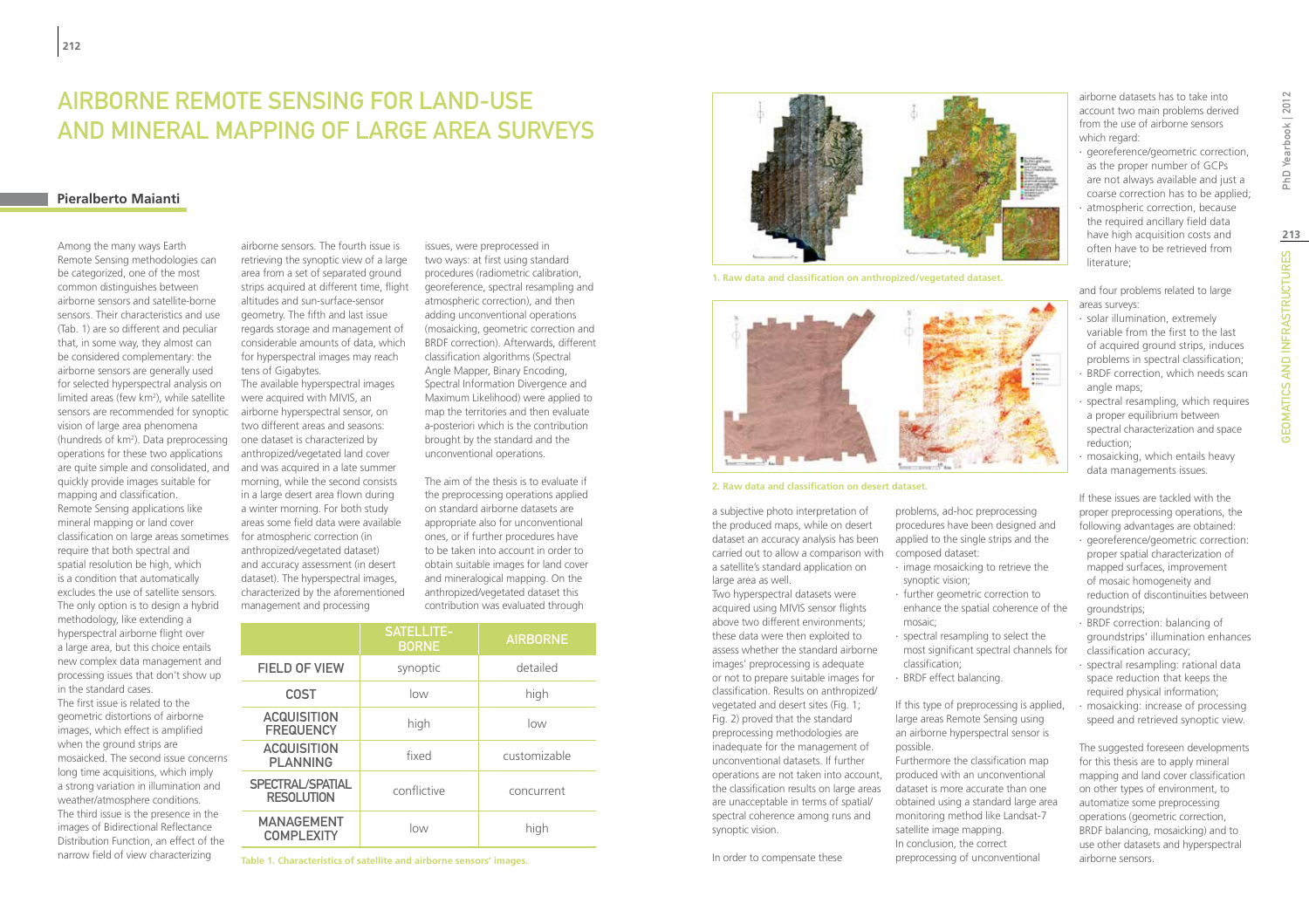# ENVIRONMENTAL COMPATIBILITY OF WASTEWATER TERTIARY REATMENTS TO CONTROL ORGANIC MICROPOLLUTANTS

### **Matteo Papa**

Recent advances in environmental chemistry have brought increasing focus on the presence of anthropogenic substances in the environment: even though the concentrations of these compounds are in the range of µg/L or even ng/L (therefore called "*micropollutants*"), adverse effects on human health cannot be excluded. One such group of anthropogenic substances is represented by endocrinedisrupting chemicals (EDCs), exogenous agents that interfere with the synthesis, secretion, transport, binding, action or elimination of natural hormones in the body, responsible for the maintenance of homeostasis, reproduction and development. Beside the natural/steroidal estrogens, the organic compounds that have been shown to interact with estrogen receptors are the alkylphenols (poly-ethoxylates) AP(EOs), mainly nonylphenol (NP), and other phenolic compounds, mainly bisphenol A (BPA). Recent scientific literature reports data about their trace concentration in water, sediments and aquatic organisms, as well as removal efficiencies of different wastewater treatment schemes. Despite the availability of a huge amount of data, some doubts still persist due to the difficulty in evaluating synergistic effects

of trace pollutants in complex matrices.

The application of conventional wastewater treatment does not provide complete elimination of all micropollutants and, consequently, residues of EDCs enter the aquatic ecosystem through WasteWater Treatment Plants (WWTPs) effluents, thus representing the major source of the wide presence of EDCs in range 0.14-0.43 µg/L. Chemical water bodies. In order to prevent oxidation was described by first this kind of water pollution, an advanced treatment downstream being dependent on reagent the biological process effluent should be implemented. Several technologies for further micropollutants removal have been investigated: in particular, the application of ozone proved to be a suitable technology for EDCs removal. In this work, an integrated assessment procedure was used, efficiency of ozonation basin based on chemical and biological analyses, in order to evaluate the performance of the tertiary chemical oxidation (with ozone). Nonylphenol (NP) and bisphenol A (BPA) were chosen as model EDCs, together with the parent compounds mono- and diethoxylated nonylphenol (NP1EO and NP2EO, respectively), and quantified by means of GC-MS). Water estrogenic activity

Experimental work was

was evaluated by applying the human breast cancer MCF-7 based reporter gene assay. conducted at both pilot- (reactor be appropriate to determine and full-scale (a 140.000 p.e. WWTP equipped with a tertiary ozonation stage, treating both domestic and industrial wastewater) plants. As pilot plant is concerned, influent trace pollutants concentrations were in the order kinetics, rate constants dosage: for instance, a 80% removal could be achieved after 60 min at 12 mgO<sub>3</sub>/L dosage. In the full-scale plant, the WWTP effluent prior to chemical oxidation recorded average concentrations of 1.21 and 0.59 µg/L, respectively for NP and BPA, and the removal (60 min. effective contact time and 11 mgO<sub>3</sub>/L dosage) turned out to be only around 50%: the presence of a significant industrial input (with organic biorecalcitrant molecules) reduced the abatement of target EDCs, with respect to the previous case study. Then, although chemical analyses successfully revealed the presence of EDCs, only biological assays could effectively measure the total estrogenic activity of a sample: in particular, MCF-7 bioassay was found to

volume = 1,500 L, flow-rate up to 6 m3 /h, treating the effluent of a municipal WWTP)



**1. View of the ozonation pilot plant: generator (left) and reactor (right).**

estrogenic activity in wastewater samples. In particular, in the case of pilot plant, biological analyses consequence, the effective (processed with a simplified methodology) confirmed their beneficial effects on the reduction of estrogenicity of CAS effluent. However, unlike analytes, estrogenic activity abatement was not significantly affected by ozone dosage. On the contrary, as a result for the full-scale plant, the bioassay outcomes (deeper processed with a dose-response pattern) displayed concentrations of estradiol equivalent in the order of ng/L and clarified that ozone is only partially able to reduce the estrogenic activity (less than 20% decrease); moreover, a comparison between measured (by means of *in vitro* bioassay) and predicted (through chemical analysis) estrogenic activity was executed: experimental data highlighted a discrepancy

between measured and predicted estrogenicity; as a estrogenic abatement achieved by means of ozonation was significantly lower than the one predicted based on EDCs concentration. This can be explained considering that: a) a mixture of compounds is responsible for the estrogenic activity, in addition to analyzed EDCs, b) synergistic and potentiating effects between EDCs can occur and c) active by-products can originate, as oxidation intermediates during ozonation. Finally, the environmental compatibility of the treatment process was assessed, by means of an environmental appraisal framework. Indeed, the comparison of different scenarios (without and with ozonation treatment)

conflict (water *vs* atmospheric pollution): the increase of effluent quality, obtained via an energy-intensive treatment, is responsible for air quality decrease. This conflict can be solved only through the definition of an endpoint category: in particular, in this work the damage on human health was identified as final indicator. This approach, coupled with biological assays, made the comparison possible, displaying similar damage values for both the options, with a slight decrease for the scenario involving  $\mathsf{O}_{\mathsf{3}}$  process. This analysis, anyway, confirmed that the optimal solution seems to be the control at the source of the pollution (green chemistry), rather than end-of-pipe, energyintensive approaches.

**215**

highlighted the onset of a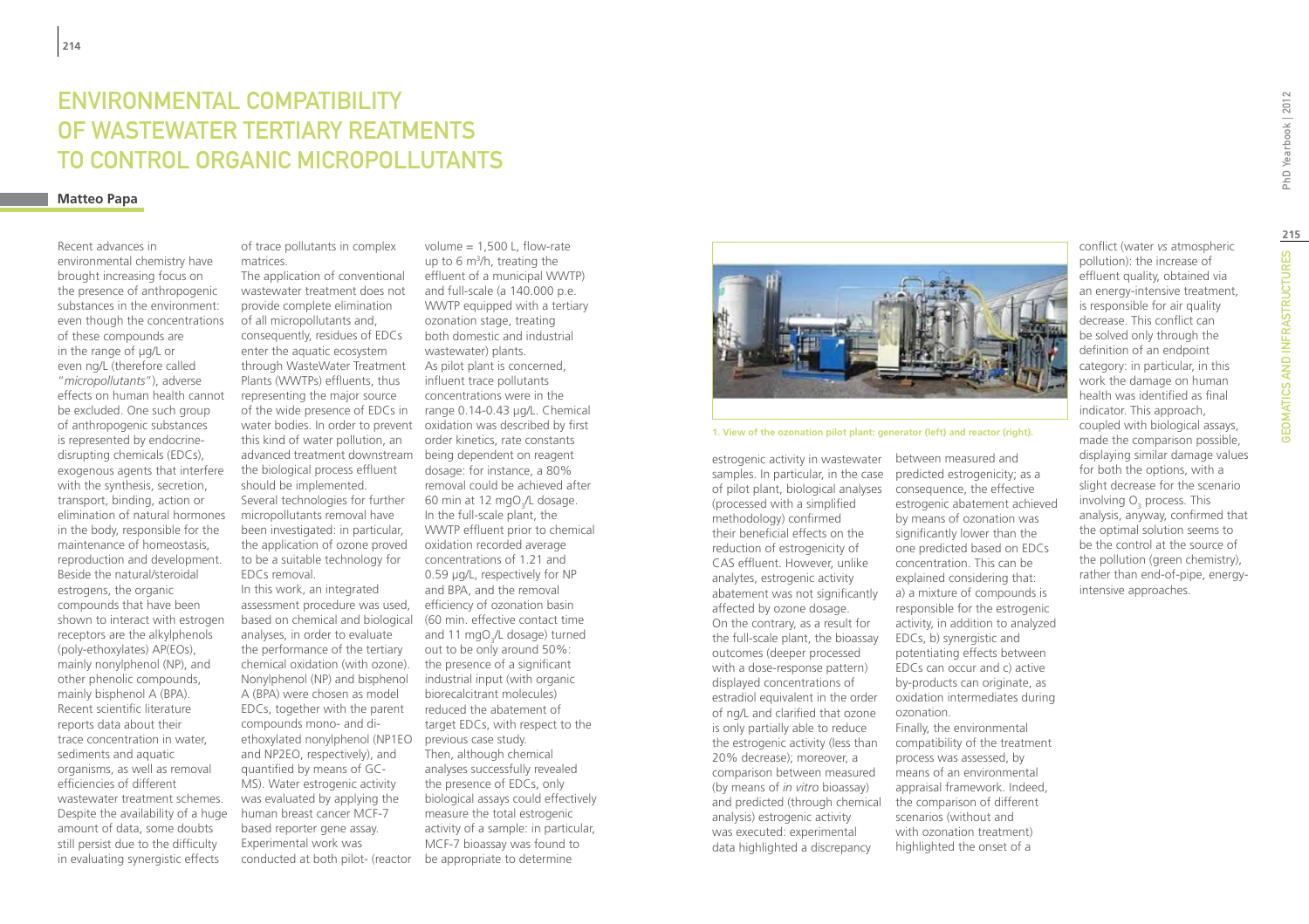### Analytical probabilistic modeling of storage basins for stormwater **MANAGEMENT**

#### **Anita Raimondi**

**Storage basins** have proven to be effective facilities for flood control; they are used to reduce peak flow rates in the downstream conveyance system and to limit spills of uncontrolled runoff into receiving waters. In addition detention removes sediments, improving water quality.

Storage basins can be on – line or off – line to the urban drainage system; stormwater can be collected directly from the drainage surfaces (as happens for small catchments like roofs, car parks ...) or diverted into the facility from the main conveyance system by a weir.

 Stored waters can then be discharged into receivers. conveyed to treatment plants, infiltrated or reused. It depends on the capacity of the downstream conveyance system and on the characteristics of the soil.

In the traditional urban drainage systems, storage basins were mainly used for the downstream control of runoffs by mean of large, localized facilities as concrete basins and open ponds. On the contrary, in the more modern concept of **Sustainable Urban Drainage System (SUDS)**, stormwater control is localized at the source itself of the runoff. This configuration has a lot of advantages respect

to traditional one and allows a

more efficient utilization of the downstream urban drainage system. Examples of source control

are percolation and infiltration basins, swales and ditches, permeable surfaces, rainwater tanks...

Many authors have proposed different approaches for modelling and sizing storage basins that can be grouped into three main families: "design storm" methods, continuous simulations and analytical probabilistic approaches. Traditional **"design storm" methods** are user – friendly and easy to apply but have, as known, some important limitations: they wrongly assume that all rainfall variables in input to the storage and those in output have the same return time, that is meaningless because each rainfall characteristic (volume, intensity, duration) and runoff characteristic (volume, duration, peak rate) generally has its own frequency. In addition, "design storm" methods consider a single event at a time that is the storage completely empty at the beginning of the runoff, neglecting dry weather processes that highly influence the modelling of storage basins. On the contrary, **continuous simulations**, developed since the fifties, take into account the filling – emptying processes

of the storage, considering the possibility of pre – filling between consecutive rainfall events. However these methods, in some cases, are time – consuming and expensive; moreover, a common limitation to their use is the lack of long – continuous series of rainfall data.

As alternative to disadvantages of both "design storm" methods and "continuous simulations", **analytical probabilistic approaches** have been developed. They enable to compute the statistics of the variables in output from the system starting from the statistics of the meteorological variables in input, yielding often to closed – form solutions. Anyway, in literature, applications of analytical probabilistic approaches to model storage basins neglect or include the possibility of pre –filling from prior storms only as an initial condition of storage, not considering its dynamics in the design. This work first proposes an

analytical probabilistic approach to estimate the **probability of pre – filling and its entity respect to storage capacity**. Since water carryover from previous storms can be relevant, especially for some management rules and for low outflow rates, a new procedure that considers the probability of pre – filling in

the design of storage basins has A similar procedure has been been developed.

Three different types of common **infiltration basins**; in this – used storage basins have been modelled: stormwater detention storages, infiltration basins and rainwater tanks.

Stormwater detention storages belong to traditional facilities for downstream runoff control. Infiltration basins and rainwater tanks instead represent an example of local control of runoffs at their source. The first take advantage of the infiltration capacity of the underlying soil; the second reuse stormwater reducing supply demand to water distribution system. They have similar functions but in their design different targets have to be met.

In modelling **stormwater detention storages** the goal is to limit spills; two different management rules for the control of outflows have been considered and the possibility of pre – filling from the previous rainfall event has been taken into account. Starting from analytical conditions that determine an insufficiency of the prior event. facility, expressions to compute the Probability Distribution Functions (PDFs) of the failure risk have been proposed. They use as input the PDFs of the rainfall variables that more influence the storage process (rainfall depth, duration, interevent time).

applied for the design of case the possibility of by  $$ passing the so called "first flush volume" has been also considered, depending on the type of drainage surface and on the characteristics of the soil underlying the basin. The emptying of infiltration basins is a slow process that often lasts some days. As consequence, respect to stormwater detention basins, infiltration basins have higher probability of pre – filling from prior rainfall events. Their modelling depends also on the size of the infiltration area, or better on the ratio between infiltration area and drainage area. Finally, in the modelling of

**rainwater tanks** the interest is to guarantee the stored volume satisfies the need of water for reuse. In this work only the reuse for irrigation during dry periods has been considered. To meet this water demand, it is important that rainwater tanks retain a water carryover from the limits of the derived expressions.

For all types of considered storage basins, expressions for their design have been derived; all these new formulas take also into account the so called InterEvent Time Definition (IETD) for the identification of independent rainfall events and the Initial Abstraction (IA) for

PhD Yearbook | 2012

probabilistic approach have been compared with those obtained from the continuous simulation of the observed data. In addition, to control the effects that the simplifying assumptions of independent rainfall variables – exponentially distributed have on results, a rainfall series whose variables are perfectly independent and exponentially distributed has been generated by a Monte Carlo method. Comparison of results obtained from the new formulas with those obtained from the continuous simulation of the observed and synthetic series has confirmed the correctness of the proposed analytical probabilistic approach. Its application to different types of storage basins has underlined potentials and

hydrological losses.

For their validation the series of rainfall events recorded at the meteorological station of Milano – Monviso, during the period 1991 – 2005 has been used. Results from the application of the proposed analytical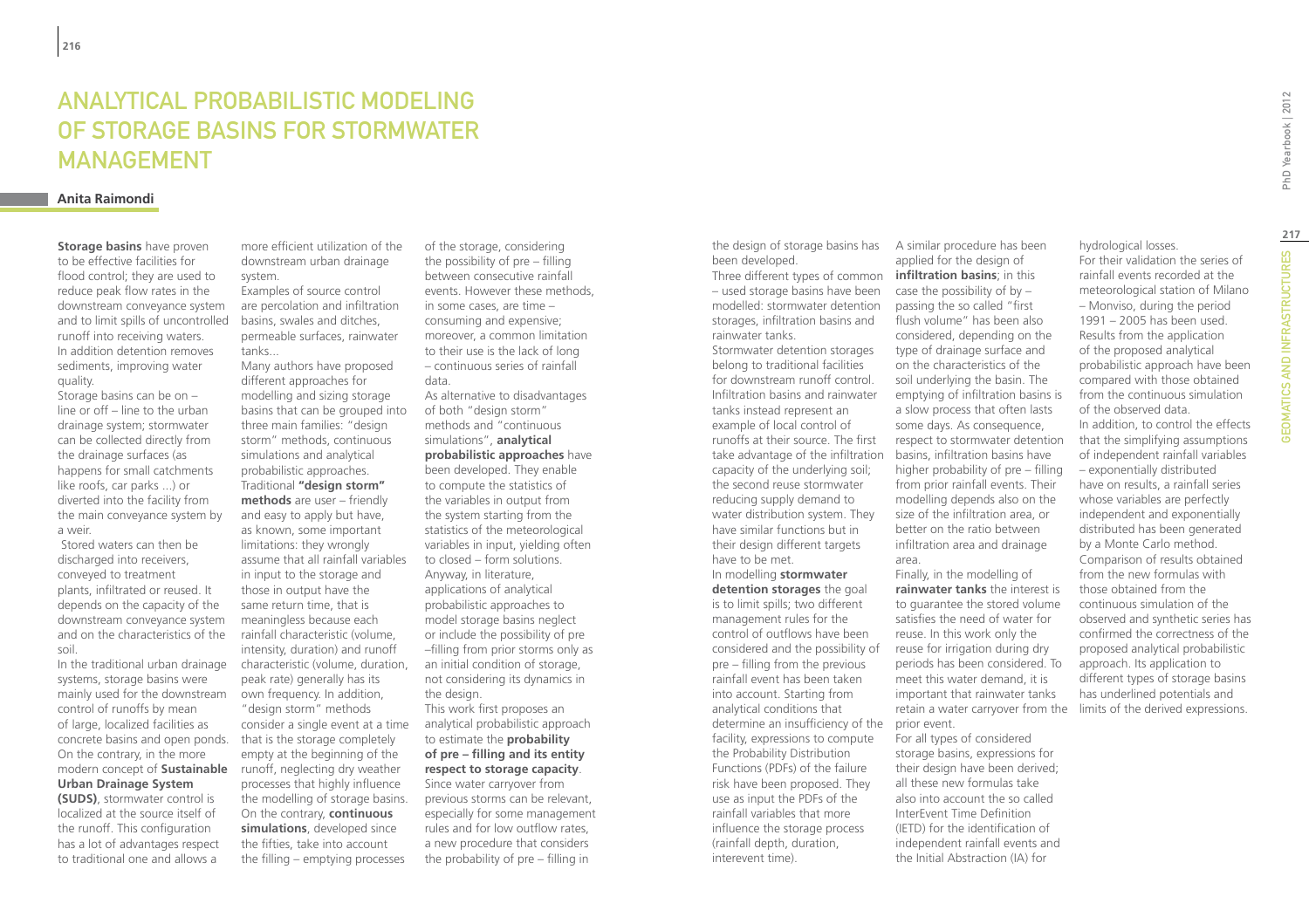### ADVANCED BIOLOGICAL PROCESSES FOR NITROGEN REMOVAL FROM AGRICULTURAL DIGESTATE

### **Davide Scaglione**

Anaerobic digestion is more and more applied with the double purpose of effectively treating livestock waste-water and as a mean to produce renewable energy as biogas. The liquid fraction of the digested material is rich in ammonium nitrogen; however, its disposal on agricultural soil is often not possible as intensive-breeding farms do not have enough arable land available to comply with the stringent limits on allowed nitrogen loads for land application of manure and other animal wastes. These limits derive from the enforcement of the European directive on nitrates (91/676/CEE) and other recent national and regional regulations, aiming at protecting groundwater from nitrate pollution.

This has stimulated the search for cost-effective nitrogen removal techniques. This thesis is part of a bigger project ("BRAIN", founded by the Italian Ministry of Forestry and Agriculture) that has the general aim of exploring the feasibility of advanced biological processes to reduce nitrogen from agricultural digestate. The main challenges in treating these type of wastewaters with innovative biological nitrogen removal processes concern the wide variability in the characteristics of agricultural digestate, due to (i) the seasonality of the digested

matrixes, (ii) the variable operating conditions of the digesters and (iii) the occasional or permanent occurrence of inhibitors such as recalcitrant organics (antibiotics, humic and fulvic acids) or heavy metals. The BRAIN project considers two biological processes to treat the liquid fraction of agricultural digestate:

∙ the nitritation-denitritation process (here called "DENO2") and

∙ the fully autotrophic nitrogen removal process.

The DENO2 process is based on the fact that nitrite is an intermediate compound in both nitrification and denitrification steps, and therefore both nitrate production and reduction can be bypassed. In the fully autotrophic nitrogen removal process, partial nitritation is followed by anaerobic ammonium oxidation via the anammox process, resulting in the production of dinitrogen gas. This thesis deals with the DENO2 process and with the anammox process. A pilot-scale SBR (800L) has been operated according to the nitritation-denitritation mode. It is located at a piggery farm (20000 pigs) in Lombardy, treated the supernatant from a full scale digester, fed on thickened piggery manure, poultry manure and agro-wastes

(maize, wheat). High influent

variability in terms of C/N ratio was registered depending on seasonal variation in the piggery waste production, variation in the co-substrates fed to the digester in addition to the piggery wastewater (maize, wheat, poultry manure) and variable anaerobic digestion efficiency. The initial inoculum was already rich in AOB and a stable nitritation efficiency has been maintained: in fact, the  $NO_2/NOx$  ratio at the end of the aeration phase remained always around 80-90% at temperature of both 25°C and 30°C, SRT up to 30 d and oxygen concentration of 0.75-1  $m gO<sub>2</sub>$  L<sup>-1</sup>. Operation at high SRT (20-25d) allowed to maintain nitrogen removal efficiency in the range 60% to 95%, in spite of the high influent COD/N variability (from 1.3 to 5). When COD/N ratio in the influent was higher than 3, the nitrification process in the reactor was less efficient, mainly because of oxygen limitation, which was due to concurrent heterotrophic activity and the thick flocculent biomass matrix. Respirometric tests and microbiological analyses confirmed the hypothesis on oxygen limitation, which was probably due to diffusion through the thick flocculent biomass matrix. Free ammonia and free nitrous acid inhibitions on nitritation activity were

assessed: IC50 values were found to be  $148\pm5$  mgNH<sub>3</sub>-N L<sup>-1</sup> and 0.16±0.02 mgHNO<sub>2</sub>-N L-1, respectively. During the experimentation, free ammonia affected AOB activity more than free nitrous acid. However, under stable operation, the overall FA and FNA inhibition was calculated to be averagely 8±4% and always lower than 20%. Relevant  $N_2$ O emissions, accounting for 14-20% of the N treated, have been detected in preliminary tests.

In this thesis three different labscale studies on the anammox process are included, namely: - anammox enrichment from conventional sludge samples; - tests to assess the applicability of anammox to treat the liquid fraction of agro-waste digestate; rate applied was maintained - nitrite inhibition and recovery of anammox biomass. Although anammox microorganisms are widely

diffused in both natural and man-made environments, these microorganisms grow very slowly, and the availability of a suitable biomass inoculum is important both for research and applicative purposes. Enrichment from environmental sludge samples is a way to fulfill this need. A simple fed-batch method was applied to enrich six days reaching  $5.1 \text{ kg N m}^{-3}$ d sludge samples collected from Italian wastewater treatment plants treating municipal, yeastproduction or swine effluents. All samples were found to be adequate for anammox microorganism enrichment. The length of the lag-phase before such anaerobic ammonium oxidation was observed was around 100 days for most samples, thus similar to that measured in previous attempts. Three of the enriched samples

used to inoculate a SBR reactor fed with mineral medium. A 10 fold increase in the nitrogen removal rate was achieved in 80 days, reaching 0.22 gN L<sup>-1</sup>d<sup>-1</sup>. In the following experimental phase, an highly enriched granular biomass taken from a full scale reactor was used. The stability of the anammox process when treating agricultural digestate after solid/liquid separation and aerobic pre-treatment at different dilution levels was evaluated in a lab-scale SBR. The study was conducted at stable influent nitrogen concentrations comparable to those expected in a full-scale plant. The nitrogen loading around 0.6 kg N  $\text{m}$ <sup>-3</sup>d<sup>-1</sup> during the whole experimentation. No pretreatment was applied and the fraction of real wastewater in the influent was gradually increased up to 100% (v/v). Anammox process was stable and could efficiently remove the applied nitrogen load when the percentage of real wastewater in the feed was lower than 70%. The maximum nitrogen removal capacity in the reactor increased 4 times in around 60 <sup>1</sup> despite the fraction of real wastewater blended in the SBR was increased from 10% to 70%. Later on, anammox activity dropped. The causes are still unclear. The most probable reasons may be: the presence of one or more compounds that are already present in the real waste water (e.g. antibiotics, humic/fulvic acids) or one or more compounds which may have been produced in the reactor by hydrolysis of slowly

were subsequently mixed and

degradable organic compounds. Nevertheless, the anammox process appears to be applicable to this real wastewater after a moderate dilution of 0.5:1, without any further pretreatment. This result need to be confirmed by a future long term experimentation under stable conditions. Finally the nitrite inhibition effect on anammox biomass was evaluated. Anammox granules from two SBRs fed on very different wastewaters (synthetic medium and landfill leachate) shared many similarities in terms of microbial population and kinetics, resulting in similar response to increasing concentrations of nitrite (100, 200, 300, 500 mgN-NO<sub>2</sub> L<sup>-1</sup>). Anammox granules from both reactors were proven to be quite tolerant to moderate to high nitrite concentrations, as long as the exposure time was limited to 3-4 hours with less than 40% activity loss at 500  $mgNO<sub>2</sub>$ -N L<sup>-1</sup>. However, after prolonged exposure (24 h), the activity loss was substantial (IC50 around 170 mgNO<sub>2</sub><sup>-</sup>-N L<sup>-1</sup>). After washing the granules with nitrite-free medium, anammox activity recovered substantially from both SBRs, reaching 60- 80% of the initial maximum specific activity. This confirms that major activity losses in anammox reactors can be avoided by a timely identification of process operational conditions causing nitrite build-up in the reactor.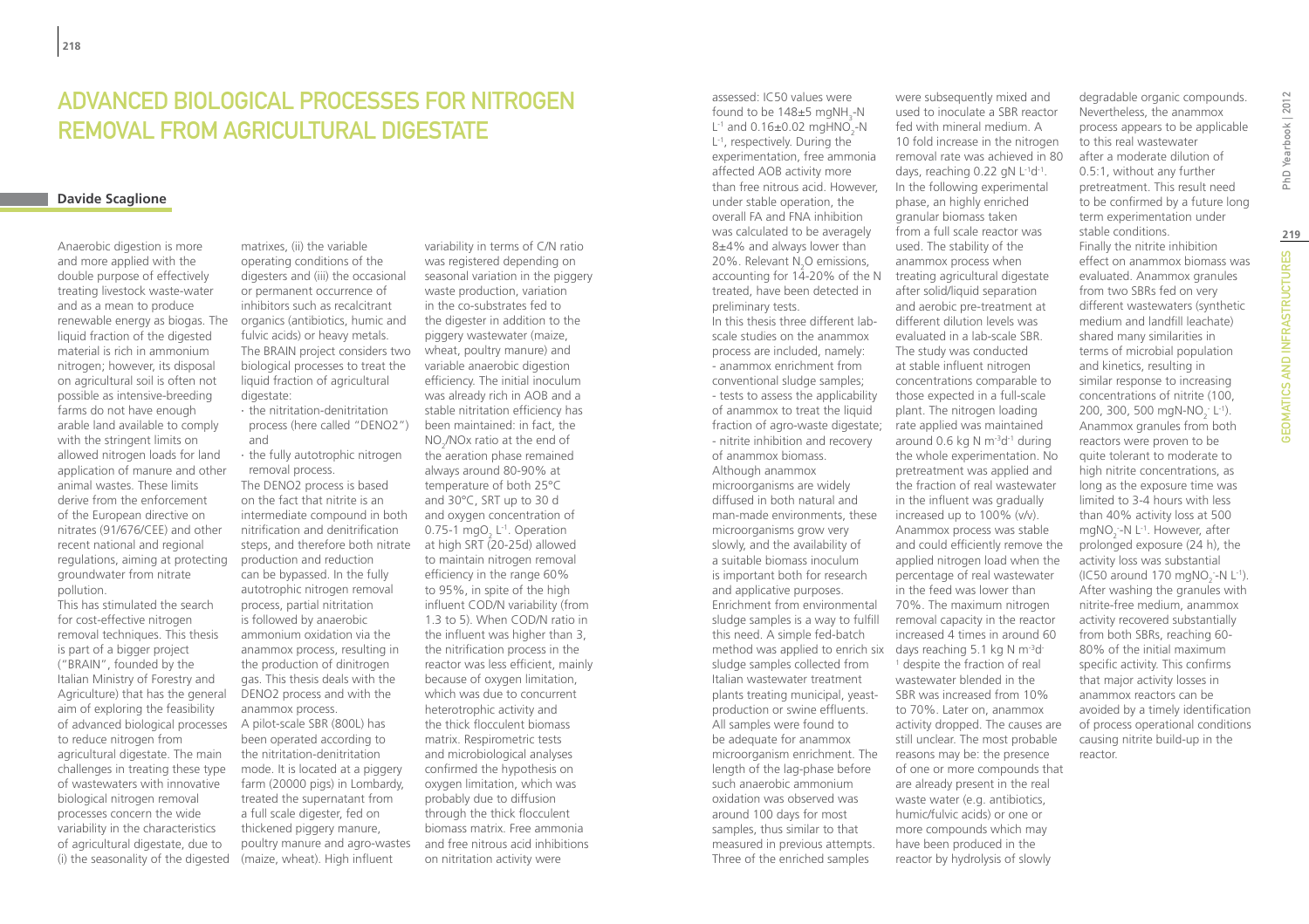# MULTI-DIMENSIONAL AND MULTI-FRAME WEB VISUALIZATION OF HISTORICAL MAPS

#### **Luana Valentini**

In the last years, Internet GIS tools have been developing and becoming widespread to allow a more efficient distribution and use of geographic information. An example, investigated in this thesis, is the visualization into a WebGIS of early maps digitized by historical archives, to make this information more user friendly and directly comparable with the reality. In fact, once those maps are georeferenced, they can be overlapped to current cartography to analyse urban evolution in time. Besides the artistic aspect, maps describe with great accuracy the status of the territory and therefore they are a valuable tool for scholars and professionals working on the represented area (e.g. for urban planning and restoration projects). In addition to the traditional 2D display of geographical data, nowadays the so-called virtual globes, like Google Earth, are increasingly used in order to extend the perception of the area of interest and give a more realistic representation of reality. These tools are becoming familiar also to non expert users for geographical data browsing. The potential of a 3D system is manifold: complete and more realistic representation of geographic data, greater expressive power, better contextualisation and intuitive navigation.

the way data are presented into WebGISs, which will be no longer two-dimensional only. In this thesis work a new solution for managing historical and current information, as well as 2D and 3D representation, is presented. This is done exploiting the potentiality of free and open source software, that gives the possibility of extending and modifying the software code according to the particular needs of the problem under study. A multi-frame WebGIS has been realized (see Figure 1), in which a 3D panel, synchronized with the 2D one, helps users in data visualization and understanding, considering also the time domain. This WebGIS has been specifically applied for the display of various map series made available by the State Archive of Como. These maps are superimposed on the current orthophoto of the city, which is served as a Web Map Service (WMS) by the National Geoportal. In this way users can appreciate the evolution along time of Como walled city. As mentioned before, this solution can manage the time dimension too. In fact, assigning to building geometries two dates (i.e. 'date of construction' and 'date of demolition'), it makes possible to dynamically view how buildings changed in

This leads to the need of revising time, both in shape and height, simply acting on a graphical interface.

> At the server-side MapServer has been used. It is an open source platform for publishing spatial data and interactive mapping applications on the Web and serves maps as WMSs. At the client side, the 2D map panel has been realized using the OpenLayers Web-client and the support of GeoExt, Ext JS libraries. It displays all the historical maps, a recent orthophoto and the current city cartography, representing buildings according to the construction period, the parishes of XVIII century and buildings under conservation programme. A widget allows users to dynamically change map transparency, so that differences among the different epochs are visually detectable. The 3D frame is obtained through NASA World Wind, a particular virtual globe which is customizable in content area (texture), elevation (digital elevation model) and in which 2D/3D objects can be placed and themed using colours and/ or variable geometry, according to specific attributes associated with the objects themselves. Having the possibility of improving software code, *ad hoc* functionalities have been developed. A specific data model has been designed to





**1. WebGIS interface.**



**2. Selection of buildings built up between 1675 and 2000 in the 2D view.**



**3. Selection of buildings built up between 1675 and 2000 in the 3D view**

server side. In particular, 3D buildings are displayed using their mean height stored in the attribute table of the shapefile, directly read by the NASA World Wind Java Applet. Buildings can be thematized by colour or height according to the construction period and turned on/off by the users. JavaScript graphical user interfaces make data visualization intuitive also for non-expert users. Thanks to sliders, in fact, it is possible to dynamically display buildings on the globe according to different criteria (see Figure 2 and 3). A synchronization between OpenLayers and World Wind has been implemented in order to maintain a constant alignment of the content represented by the two viewers. Once map layers are turned on for the 2D panel, they are automatically visible also on the globe. The location can be synchronized, too: enabling the synchronization, bounding box extent coordinates are read, transformed from projected to geographic and sent to the NASA World Wind frame in order to visualize the same portion of the globe.

enable the time support at the